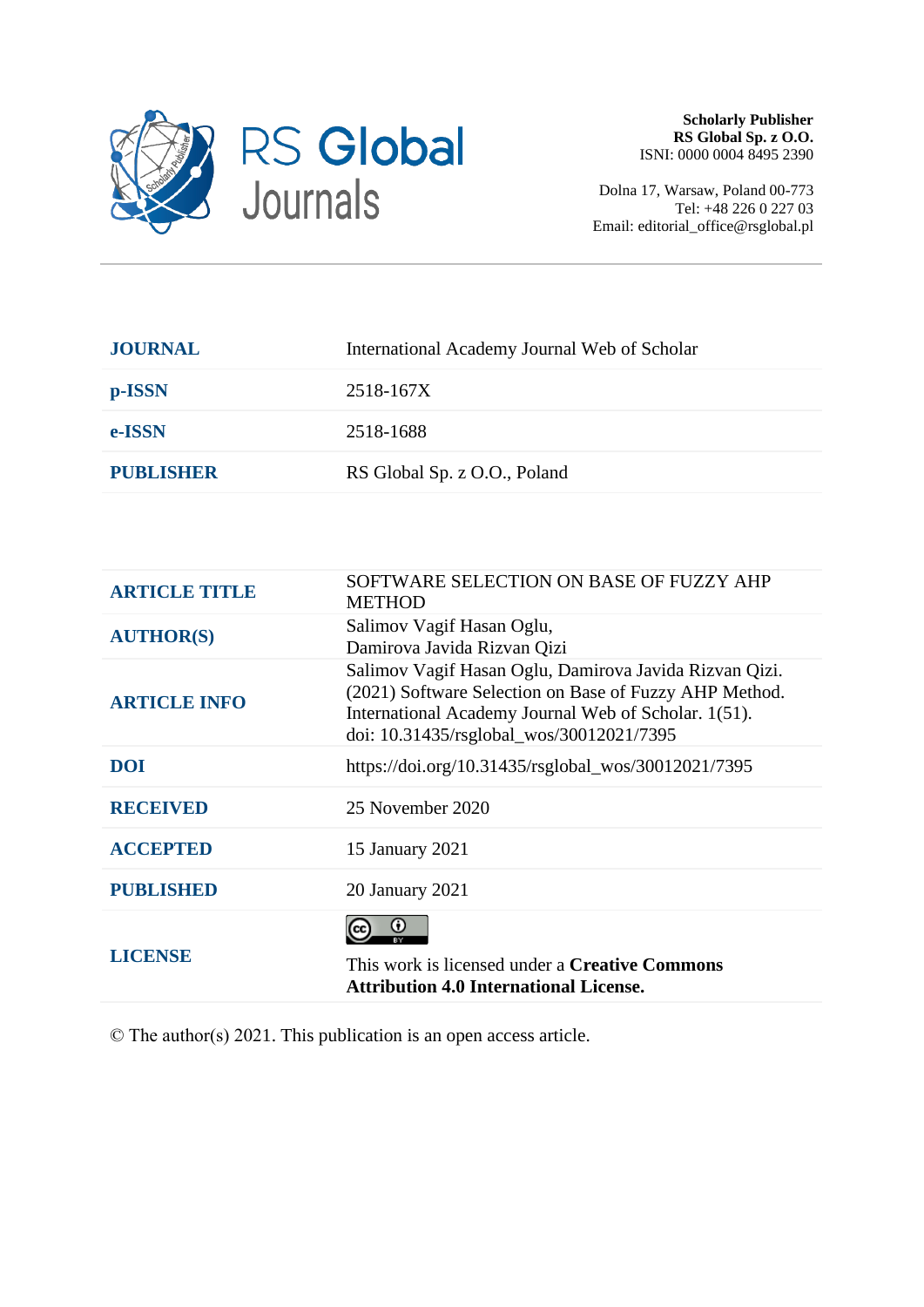# **SOFTWARE SELECTION ON BASE OF FUZZY AHP METHOD**

*Salimov Vagif Hasan Oglu, Ph.D., assoc. prof. of "Computer engineering" department, Azerbaijan state oil and industry university, Baku, Azerbaijan Republic, ORCID ID: https://orcid.org/0000-0002-0590-5437*

*Damirova Javida Rizvan Qizi, Ph.D., assoc. prof. of "Control and system engineering" department, Azerbaijan State Oil and Industry University, Baku, Azerbaijan Republic, ORCID ID: https://orcid.org/0000-0003-4142-8014*

## **DOI: https://doi.org/10.31435/rsglobal\_wos/30012021/7395**

#### **ARTICLE INFO**

#### **ABSTRACT**

**Received:** 25 November 2020 **Accepted:** 15 January 2021 **Published:** 20 January 2021

#### **KEYWORDS**

multi-criteria decision making, alternative, criterion, fuzzy, AHP method, pairwise comparison, preference index, aggregation, software.

The article is devoted to the problem of multi-criteria decision making. As application problem is used the software selection problem. The analysis of existing methods for solving this problem is given. As a method for solving this problem, the most popular fuzzy AHP method (Analytic Hierarchy Process) is proposed. This method use original algorithm for pairwise comparison of criteria and alternatives. The issues of practical implementation of this method are discussed in details. The results of the solution test problem at all stages are presented.

**Citation:** Salimov Vagif Hasan Oglu, Damirova Javida Rizvan Qizi. (2021) Software Selection on Base of Fuzzy AHP Method. *International Academy Journal Web of Scholar.* 1(51). doi: 10.31435/rsglobal\_wos/30012021/7395

**Copyright:** © 2021 **Salimov Vagif Hasan Oglu, Damirova Javida Rizvan Qizi.** This is an open-access article distributed under the terms of the **Creative Commons Attribution License (CC BY)**. The use, distribution or reproduction in other forums is permitted, provided the original author(s) or licensor are credited and that the original publication in this journal is cited, in accordance with accepted academic practice. No use, distribution or reproduction is permitted which does not comply with these terms.

**1. Introduction.** The problem of multi-criteria decision making – (MCDM) is one of the actual problem in the theory of decision making [1-2]. From a mathematical point of view, it belongs to the class of vector optimization problems. The criteria can be divided into two groups: the criteria for which the maximum value is optimal and the criteria for which the minimum value is optimal. MCDM problems can be solved with an accuracy of many non-dominated alternatives or many trade-offs. Obtaining a single solution can only be implemented on the basis of some compromise scheme that reflects the preferences of the decision maker (DM). Methods for solving this problem can be divided into two large groups: methods using the aggregation of all alternatives according to all criteria and the solution of the resulting single criterion problem, the second group is associated with the procedure of pairwise comparisons and stepwise aggregation. The first group includes methods: weighted average sum, weighted average product and their various modifications [3-4], the second group includes - Analytic Hierarchy Process (AHP), Elimination and Choice Translating Reality (ELECTRE), The Technique for Order of Preference by Similarity to Ideal Solution (TOPSIS), Preference Ranking Organization Method (PROMETHEE) [5-15]. This paper discusses the fuzzy AHP method.

The method of AHP (Analytic hierarchy process) was proposed in the early 80's one of the greatest authorities in the field of operations research professor at Pittsburgh University (USA) Thomas Saaty.

An important part of all decision making algorithms is the process of determining the weighting coefficients of the criteria. In many methods, these coefficients are assigned by an expert, which does not always lead to adequate values. A main feature of AHP method is original procedure for calculating weighting coefficients criteria and alternatives on the basis of a single procedure paired comparisons.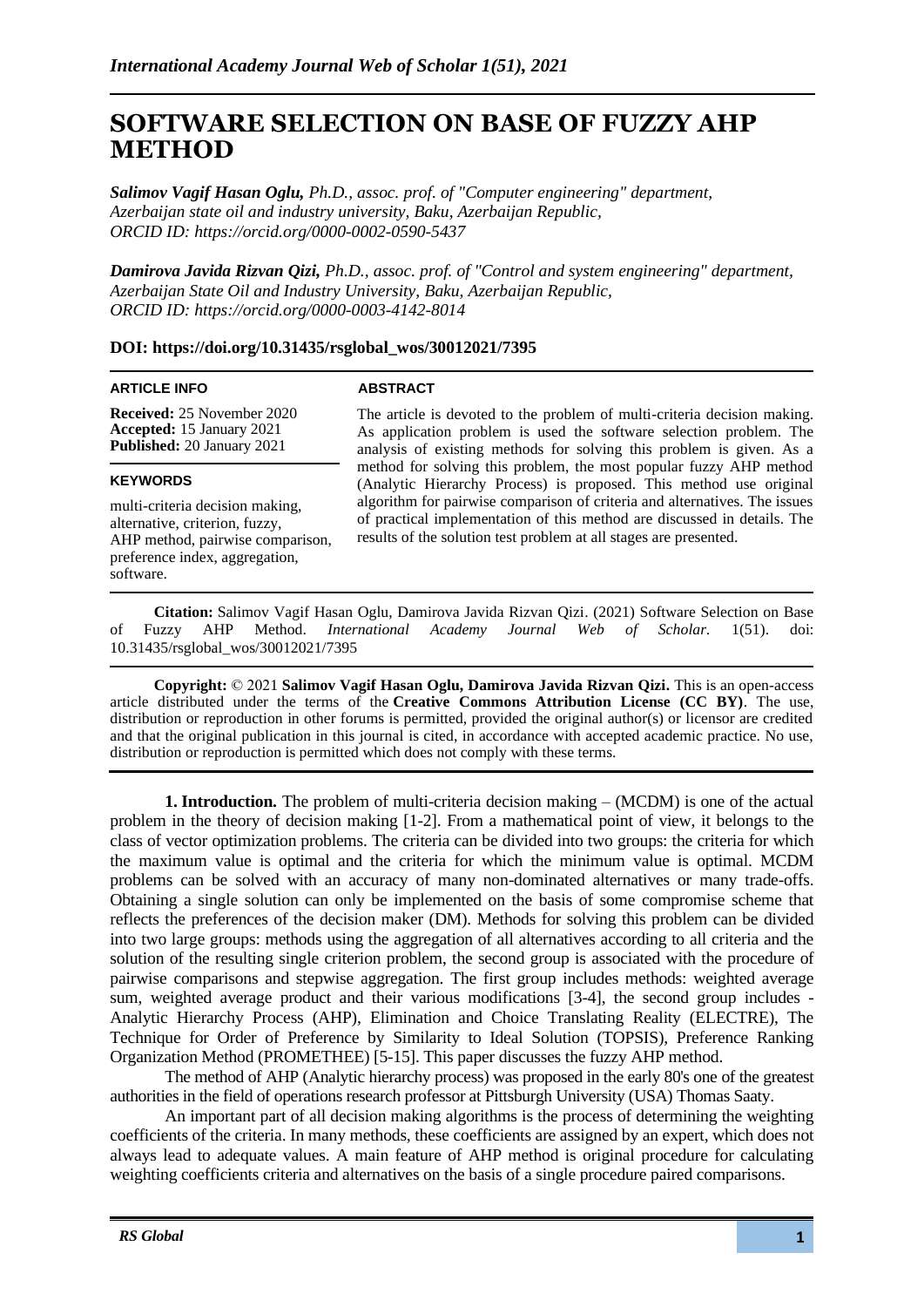Another feature of the AHP method is the consistent use of structural approach to the problem of decision making.

The decision making problem is presented as a hierarchical structure - goal-criteriaalternatives. At present, AHP is the most popular method for solving multi-criteria decision making problems [3]. AHP's popularity is largely due to the use of intuitive technology paired comparisons and procedures weighted average. Let's consider the description of AHP.

## **2. Description of the method**

Suppose MCDM is given in the form of a matrix of outcomes (alternatives - criteria)  $m$  number of criteria  $n$  - number of alternatives.

|                      | $C_1$ | C <sub>2</sub> | $C_3$ | $\mathbf{C}_\text{m}$ |
|----------------------|-------|----------------|-------|-----------------------|
| A <sub>1</sub>       |       |                |       |                       |
| A <sub>2</sub>       |       |                |       |                       |
| $A_3$                |       |                |       |                       |
|                      |       |                |       |                       |
| $\mathbf{r}_{\rm n}$ |       |                |       |                       |

*Fig. 1. MCDM problem representation*

AHP is implemented in the form of a sequential multi-stage procedure. At first stage DM builds a matrix of paired comparisons of criteria, for identifying the rank criterion and accordingly the weight criteria for calculating global assessment. The ranks of each criterion are calculated on base of the preference scale and the corresponding indices. Each pair can be defined on a linguistic scale, mapped to an interval (1-9).

T.Saaty proposed an original scale for evaluating paired comparisons

- 1 the criteria are of equal importance.
- 3 one criterion is somewhat more important than the other,
- 5 one criterion is significantly more important than another,
- 7 one criterion is undeniably more important than another
- 9 one criterion is absolutely more important than another.

The matrix of pairwise comparisons of criteria ( $m \times m$ ) is presented in Fig. 2.

|                |            | C <sub>2</sub> |            | . | $C_m$     |
|----------------|------------|----------------|------------|---|-----------|
| $C_1$          |            | $C_1/C_2$      |            |   | $C_1/C_m$ |
| C <sub>2</sub> | $C_2/C_1$  |                | $\cdots$ . | . | $C_2/C_m$ |
| $C_3$          | $C_3/C_1$  |                |            |   |           |
| $\cdots$       | $\cdots$ . | $\cdots\cdots$ | .          |   | $\cdots$  |
| $C_m$          | $C_m/C_1$  | $C_m/C_2$      | $\cdots$ . | . |           |

*Fig. 2. Pairwise comparison of criterion matrix*

Here  $C_i/C_j$ , preference index of  $C_i$  criterion over  $C_j$ 

In fuzzy AHP **(FAHP**) are used fuzzy numbers. In this article trapezoidal fuzzy numbers (**TFN**) are used.

## **Definition: Trapezoidal fuzzy number**

Trapeziodal fuzzy number,  $\tilde{A} = (a, b, c, d)$ , has following membership function:

$$
\mu_{\tilde{A}}(x) = \begin{cases}\n0 & x < a \\
\frac{x-a}{b-a} & a \leq x \leq b \\
1 & b \leq x \leq c \\
\frac{x-c}{d-c} & c \leq x \leq d \\
0 & x > a\n\end{cases}
$$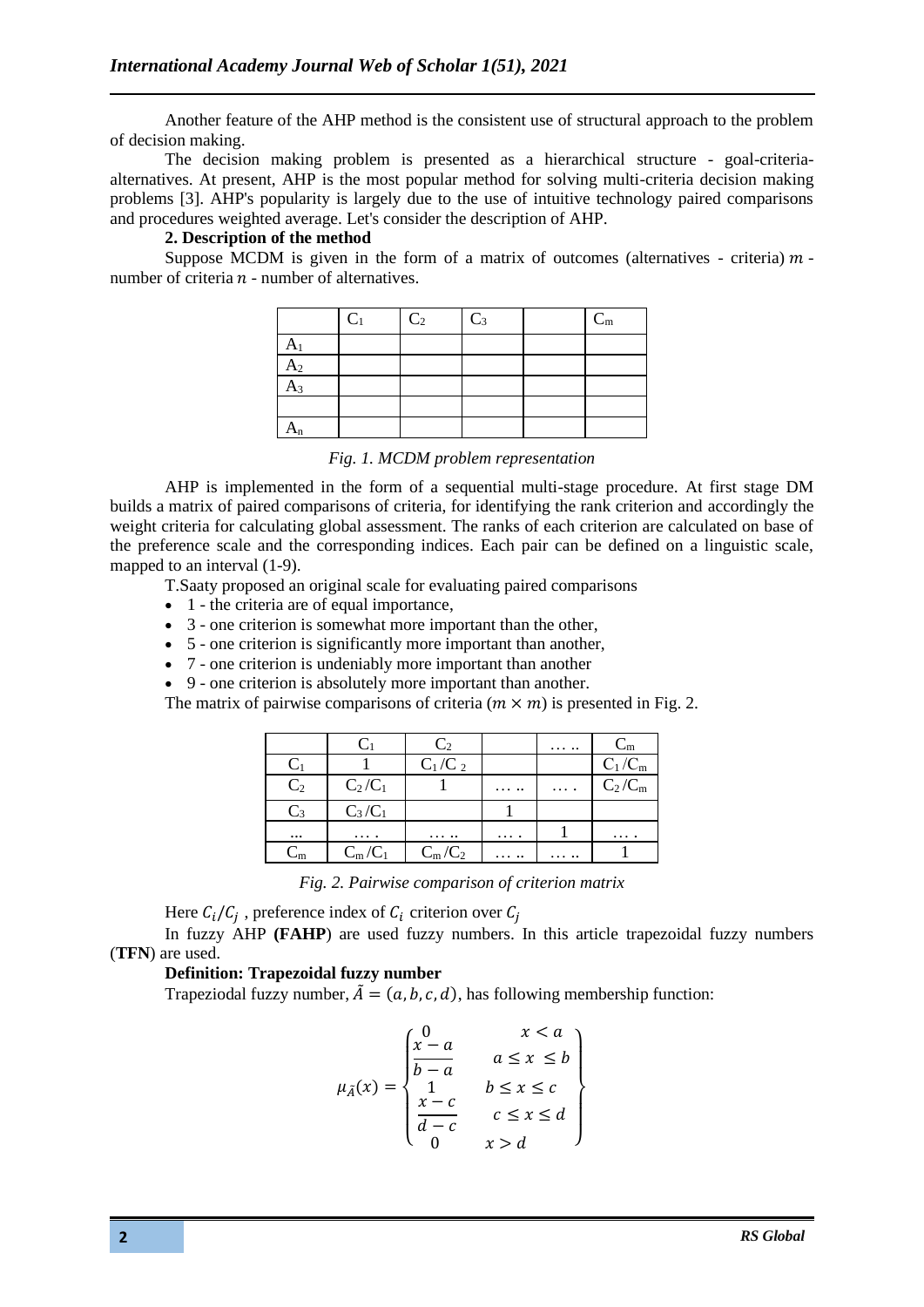



Let's consider basic mathtematical operations with two **TFT** numbers:  $\tilde{A}_1$  and  $\tilde{A}_2$ :  $\tilde{A}_1 = (a_1, b_1, c_1, d_1)$   $\tilde{A}_2 = (a_2, b_2, c_2, d_2)$ **Addition**  $\tilde{A}_1 \oplus \tilde{A}_2 = (a_1 + a_2, b_1 + b_2, c_1 + c_2, d_1 + d_2)$ **Subtraction**   $\tilde{A}_1 \ominus \tilde{A}_2 = (a_1 - a_2, b_1 - b_2, c_1 - c_2, d_1 - d_2)$ **Scalar multiplication**  $\lambda \tilde{A} = \begin{cases} (\lambda a, \lambda b, \lambda c, \lambda d) \lambda > 0 \\ (\lambda d, \lambda b, \lambda c, \lambda d) \lambda > 0 \end{cases}$  $(\lambda d, \lambda c, \lambda b, \lambda a) \lambda < 0$ ̀

# **Division**

 $\tilde{A}_1 \emptyset \tilde{A}_2 = (a_1/d_2, b_1/b_2, c_1/c_2, d_1/a_2)$ Inverse  $\tilde{A}^{-1} = \frac{1}{\tilde{A}}$  $\frac{1}{\tilde{A}} \approx (1$  $/_{d}$ ,  $^{1}/_{c}$ ,  $^{1}$  $/_{b}$ ,  $^{1}/_{a}$ )

# **Ranking function**

For ranking alternatives is used the function proposed by R.Yager:  $R(\tilde{A}) = \frac{1}{2}$  $\frac{1}{2}(a+d-\frac{4b}{5})$  $rac{1}{5} + \frac{2c}{3}$  $\frac{2i}{3}$ Let's  $\tilde{A}_i$  and  $\tilde{A}_j$  two TFN numbers, (i)  $R(\tilde{A}_i) > R(\tilde{A}_j)$  then  $\tilde{A}_i > \tilde{A}_j$ (ii)  $R(\tilde{A}_i) < R(\tilde{A}_j)$  then  $\tilde{A}_i < \tilde{A}_j$ (iii)  $R(\tilde{A}_i) = R(\tilde{A}_j)$  then  $\tilde{A}_i = \tilde{A}_j$ 

Paiwise prefernces are defined as follows:  $1=(1,1,1,1)$  – two criteria are of absolutely equal importante  $\tilde{1} = (0,1,1.5,2)$  –one criterion is little more important than the other,  $\tilde{3} = (2, 2, 5, 3, 5, 4)$  - one criterion is somewhat more important than the other,  $\tilde{5} = (4, 4.5, 5.5, 6)$  - one criterion is significantly more important than another,  $\tilde{7} = (6,6.5,7.5,8)$  - one criterion is undeniably more important than another,  $\tilde{9} = (8, 8.5, 9, 9)$  - one criterion is absolutely more important than another.

It is important to note that if the preference  $C_i$  over  $C_j$  is 5, then the preference  $C_j$  over  $C_i$  is 1/5, this relationship is called inverse symmetry. Logical transitivity must also be performed. If both conditions are met then the matrix is called consistency, otherwise the inconsistency.

Fuzzy inverse symmetric prefernce will be  $\tilde{1}^{-1}$ = (1/2, 1/1,1,1)  $\tilde{3}^{-1}$ = (1/4,1/3.5, 1/2.5, 1/2)  $\tilde{5}^{-1}$  = (1/6, 1/5.5, 1/4.5, 1/4)  $\tilde{7}^{-1} = (1/8, 1/7.5, 1/6.5, 1/6)$  $\tilde{9}^{-1} = (1/9, 1/9, 1/8.5, 1/8)$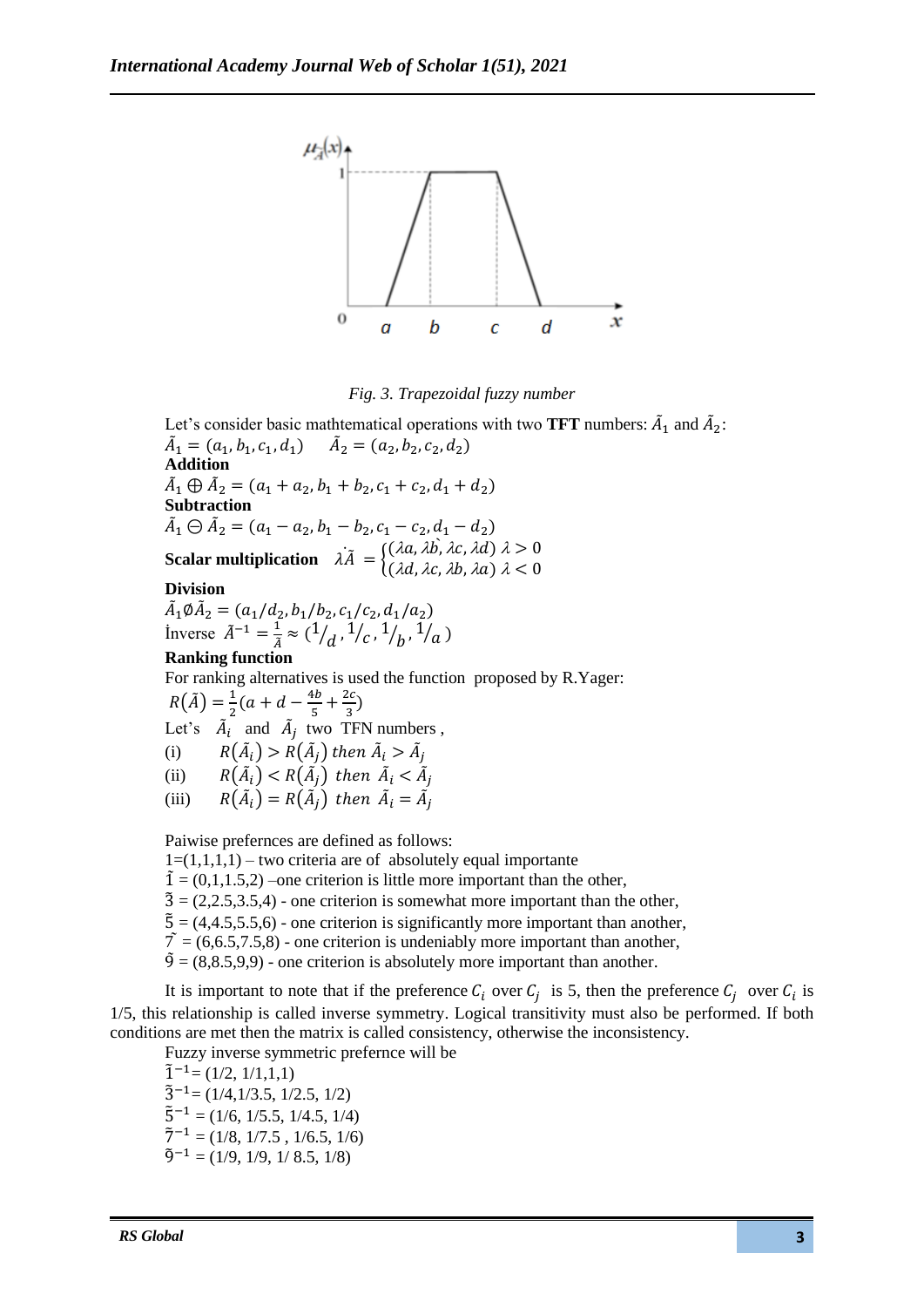If is needed intermedia values can be used:

 $\tilde{2} = (1, 1.5, 2.5, 3)$  $\tilde{4} = (3,3.5,4.5,5)$  $\tilde{6} = (5,5.5,6.5,7)$  $\tilde{8} = (7.7.5.8.5.9)$ The corresponding inversy symmetric numbers  $\tilde{2}^{-1}$ = (1/3,1/2.5, 1/1.5, 1/1)  $\tilde{4}^{-1}$ = (1/5,1/4.5, 1/3.5, 1/3)  $\tilde{6}^{-1}$ = (1/7,1/6.5, 1/5,5, 1/5)  $\tilde{8}^{-1}$ = (1/9,1/8.5, 1/7.5, 1/7)

T. Saaty proposed to use as an aggregator average geometric mean

$$
\tilde{G}_i = \sqrt[m]{\prod_{i=1}^m \tilde{X}_i} \tag{1}
$$

where:  $\tilde{X}_i = \tilde{C}_i / \tilde{C}_j$  fuzzy preference index of  $C_i$  over  $C_j$ 

Next for any row of pairwise preferences matrix we calculate aggregated index and weights of criterias by formulas:

$$
\tilde{S} = \sum_{i=1}^{m} \tilde{G}_i, \quad , \quad \tilde{W}_i = \frac{\tilde{G}_i}{\tilde{S}} \quad , \tag{2}
$$

As result we have vector of fuzzy criterias weights :

$$
\widetilde{w}=(\widetilde{w}_1,\widetilde{w}_2,\widetilde{w}_3\ldots\widetilde{w}_m)
$$

At second stage for any criterion  $C_i$  are determined pairwise comparison matrix (Fig 4.)

|                | A <sub>1</sub>            | A <sub>2</sub>            | $\cdots$             | $\cdots$ | $A_n$                     |
|----------------|---------------------------|---------------------------|----------------------|----------|---------------------------|
| A <sub>1</sub> |                           | $\tilde{A}_1/\tilde{A}_2$ |                      |          | $\tilde{A}_1/\tilde{A}_n$ |
| A <sub>2</sub> | $\tilde{A}_2/\tilde{A}_1$ |                           |                      | $\cdots$ | $\tilde{A}_2/\tilde{A}_n$ |
| A <sub>3</sub> | $\tilde{A}_{3}/\tilde{A}$ |                           |                      |          |                           |
| $\cdots$       | $\cdots\cdots\cdots$      | $\cdots\cdots\cdots$      | $\cdots\cdots\cdots$ |          |                           |
| $A_n$          |                           |                           |                      | .        |                           |

*Fig. 4. Matrix of pairwise comparison of alternatives*

For any matrix are calculated normalised preference indexes (2) On base of these indexes the consolidated preference indexes matrix is builded, (Fig. 5.)

|       | $C_1$                | C <sub>2</sub> | $\mathbf{C}_3$        | $C_{\rm m}$         |
|-------|----------------------|----------------|-----------------------|---------------------|
| $A_1$ | ñ<br>$\Lambda_{11}$  | ũ<br>$A_{12}$  | ũ<br>$\Lambda_{13}$   | ũ<br>$\Lambda_{1m}$ |
| A 2   | ÷.<br>$A_{21}$       | $A_{22}$       | õ<br>$A_{23}$         | $\Lambda_{2m}$      |
| A 3   |                      |                |                       |                     |
|       |                      |                |                       |                     |
| $A_n$ | ÷.<br>$\Lambda_{n1}$ | ũ<br>$x_{n2}$  | $\tilde{\chi}_{n3}^-$ | ũ<br>$A_{nm}$       |

*Fig. 5. The consolidated matrix of preferences indexes of all alternatives*

At third stage on base of criterion weight for any alternative are calculated global preference indexes (3):

$$
\sum_{\substack{i=1 \ n \ge n}}^{m} w_i X_{1i} = B_1
$$
  
\n
$$
\sum_{\substack{i=1 \ n \ge n}}^{m} w_i X_{2i} = B_2
$$
  
\n
$$
\sum_{i=1}^{m} w_i X_{3i} = B_n
$$
 (3)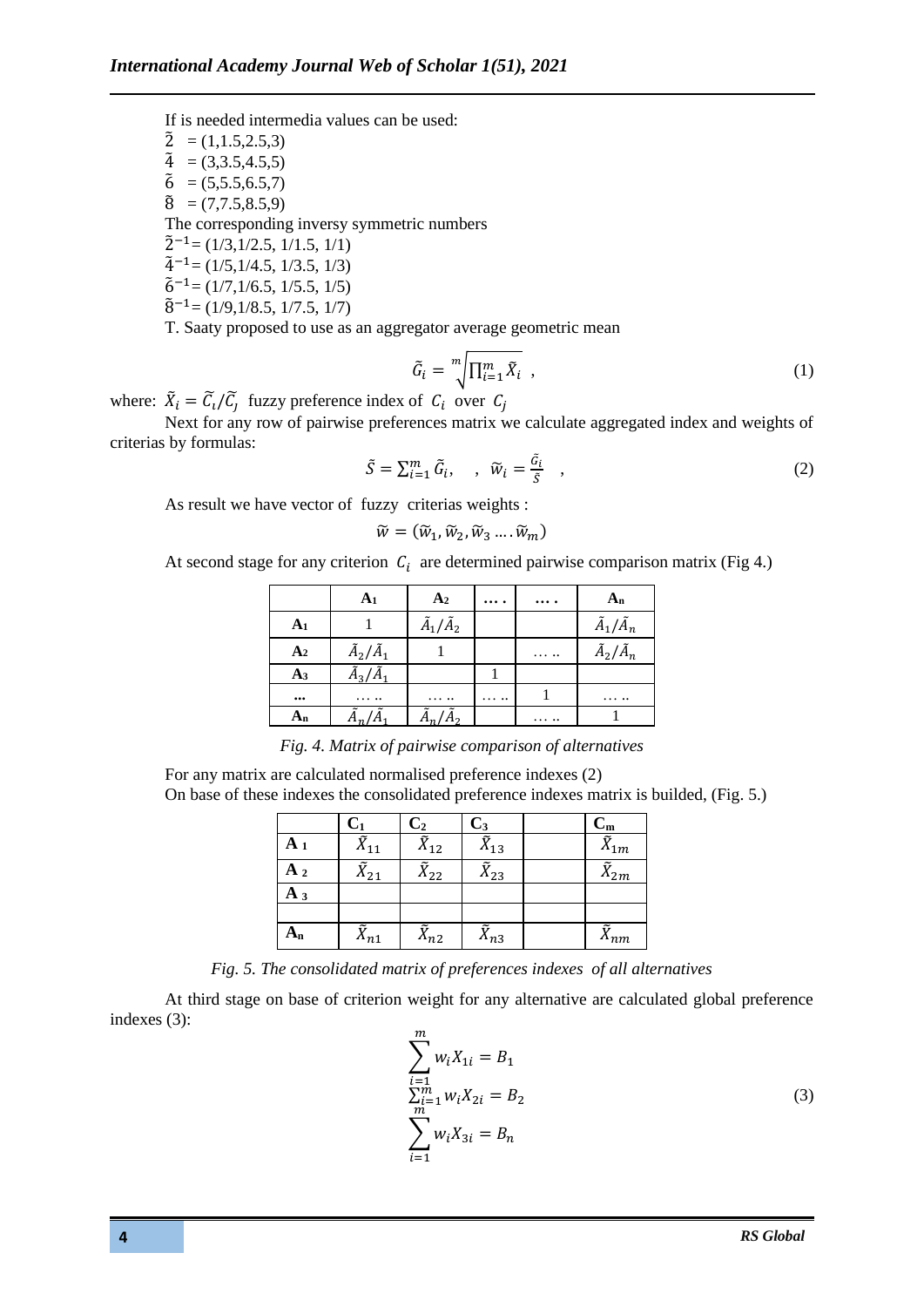At last stage on base of ranking function is detrmined the alternative with maximum of global preference index.

## **3. Practice problem solving**

As practice problem is considered software selection problem [13-14]. Main criteria are:  $C_1$ - functionality,

 $C_2$ - price,  $C_3$  - usability.

 $C_4$  – relialability

and four alternatives are proposed.

All calculation were implemented in Ms Excel (Fig. 6).

| $\mathcal{A}$                                | А       | В              | C                   | D          | E                   | F | G | н |                | κ            | -L           | М              | Ν            | $\circ$                                                                                          | P                                             | $\circ$ |
|----------------------------------------------|---------|----------------|---------------------|------------|---------------------|---|---|---|----------------|--------------|--------------|----------------|--------------|--------------------------------------------------------------------------------------------------|-----------------------------------------------|---------|
| $\mathbf{1}$                                 |         |                |                     |            |                     |   |   |   | 1              | $\mathbf{1}$ | $\mathbf{1}$ | $\mathbf{1}$   | $\mathbf{1}$ |                                                                                                  |                                               |         |
|                                              |         |                |                     |            |                     |   |   |   | $\overline{a}$ | b            | $\mathbf{c}$ | $\mathbf{d}$   |              |                                                                                                  |                                               |         |
| $\begin{array}{c}\n2 \\ 3 \\ 4\n\end{array}$ |         |                |                     |            |                     |   |   |   | 0              | 1            | 1.5          | $\overline{2}$ |              | $\vec{1} = (0,1,1.5,2)$                                                                          |                                               |         |
|                                              |         |                |                     |            |                     |   |   |   | $\overline{2}$ | 2.5          | 3.5          | 4              |              | $3 = (2, 2.5, 3.5, 4)$                                                                           |                                               |         |
| 5                                            |         |                |                     |            |                     |   |   |   | 4              | 4.5          | 5.5          | 6              |              | $\tilde{5} = (4, 4.5, 5.5, 6)$<br>$\tilde{7} = (6, 6.5, 7.5, 8)$<br>$\tilde{9} = (8, 8.5, 9, 9)$ |                                               |         |
| $\frac{6}{7}$                                |         |                |                     |            |                     |   |   |   | 6              | 6.5          | 7.5          | 8              |              |                                                                                                  |                                               |         |
|                                              |         | $\overline{a}$ | b                   | $\epsilon$ | d                   |   |   |   | 8              | 8.5          | 9            | 9              |              |                                                                                                  |                                               |         |
| 8                                            |         | 0.3333333      | 0.4                 | 0.6666667  | 1                   |   |   |   |                |              |              |                |              |                                                                                                  |                                               |         |
| 9                                            |         | 1              | 1.5                 | 25         | 3                   |   |   |   | $\overline{a}$ | b.           | $\mathbf{c}$ | ď              |              |                                                                                                  |                                               |         |
| 10                                           |         | 0.3333333      | 0.4                 | 0.6666667  | 1                   |   |   |   | 0.5            | $\mathbf{1}$ | $\mathbf{1}$ | $\mathbf{1}$   |              | $\tilde{1}^{-1}$ = (1/2, 1/1,1,1)                                                                |                                               |         |
| 11                                           |         | $\mathbf{1}$   | $\mathbf{1}$        | 1          | $\mathbf{1}$        |   |   |   | 0.25           | 0.28571      | 0.4          | 0.5            |              |                                                                                                  | $\tilde{3}^{-1}$ = (1/4, 1/3, 5, 1/2, 5, 1/2) |         |
|                                              | 12 prod | 0.11           | 0.24                | 1.11       | 3.00                |   |   |   | 0.16666667     | 0.18182      | 0.22222      | 0.25           |              |                                                                                                  | $\tilde{5}^{-1} = (1/6, 1/5.5, 1/4.5, 1/4)$   |         |
|                                              | 13 root | 0.5773503      | 0.6999271           | 1.0266901  | 1.316074            |   |   |   | 0.125          | 0.13333      | 0.15385      | 0.16667        |              |                                                                                                  | $7^{-1} = (1/8, 1/7.5, 1/6.5, 1/6)$           |         |
| 14                                           |         |                |                     |            |                     |   |   |   | 0.11111111     | 0.11111      | 0.11765      | 0.125          |              |                                                                                                  | $\tilde{9}^{-1} = (1.9, 1.9, 1.8.5, 1.8)$     |         |
| $15\phantom{.0}$                             |         |                |                     |            |                     |   |   |   |                |              |              |                |              |                                                                                                  |                                               |         |
| 16                                           |         |                |                     |            |                     |   |   |   | $\overline{a}$ | b.           | $\mathbf{c}$ | $\mathbf{d}$   |              |                                                                                                  |                                               |         |
| 17                                           |         |                |                     |            |                     |   |   |   | 1              | 1.5          | 2.5          | 3              |              | $2 = (1, 1.5, 2.5, 3)$                                                                           |                                               |         |
| 18                                           |         |                |                     |            |                     |   |   |   | 3              | 3.5          | 4.5          | 5              |              | $\tilde{4} = (3, 3, 5, 4, 5, 5)$                                                                 |                                               |         |
| 19                                           |         | 1.4142136      | 1.7498178           | 2.3524425  | 2.632148            |   |   |   | 5              | 5.5          | 6.5          | $\overline{7}$ |              | $6 = (5, 5.5, 6.5, 7)$                                                                           |                                               |         |
| 20                                           |         | 0.4082483      | 0.4623948           | 0.6493358  | 0.8408964           |   |   |   | 7              | 7.5          | 8.5          | 9              |              | $\tilde{8} = (7, 7.5, 8.5, 9)$                                                                   |                                               |         |
| 21                                           |         | 0.7071068      | 0.8954238           | 1.2574334  | 1.4564753           |   |   |   |                |              |              |                |              |                                                                                                  |                                               |         |
| 22                                           |         | 0.5773503      | 0.6999271           | 1.0266901  | 1.316074            |   |   |   | $\overline{a}$ | b            | $\epsilon$   | $\mathbf d$    |              |                                                                                                  |                                               |         |
|                                              | 23 sum  | 3.1069189      | 3.8075635           |            | 5.2859019 6.2455938 |   |   |   | 0.33333333     | 0.4          | 0.66667      | 1              |              |                                                                                                  | $2^{-1}$ = (1/3, 1/2.5, 1/1.5, 1/1)           |         |
| 24                                           |         |                |                     |            |                     |   |   |   | 0.2            | 0.22222      | 0.28571      | 0.33333        |              |                                                                                                  | $4^{-1}$ = (1/5, 1/4.5, 1/3.5, 1/3)           |         |
| 25                                           |         |                |                     |            |                     |   |   |   | 0.14285714     | 0.15385      | 0.18182      | 0.2            |              |                                                                                                  | $\tilde{6}^{-1}$ = (1/7, 1/6.5, 1/5.5, 1/5)   |         |
|                                              | 26 norm | 0.2264338      | 0.3310349           | 0.6178341  | 0.8471892           |   |   |   | 0.11111111     | 0.11765      | 0.13333      | 0.14286        |              |                                                                                                  | $\bar{8}^{-1}$ = (1/9, 1/8.5, 1/7.5, 1/7)     |         |
| 27                                           |         | 0.0653658      | 0.087477            | 0.1705384  | 0.2706528           |   |   |   |                |              |              |                |              |                                                                                                  |                                               |         |
| 28                                           |         | 0.1132169      | 0.1693985           | 0.3302462  | 0.4687845           |   |   |   |                |              |              |                |              |                                                                                                  |                                               |         |
| 29                                           |         |                | 0.0924412 0.1324139 | 0.2696449  | 0.4235946           |   |   |   |                |              |              |                |              |                                                                                                  |                                               |         |
|                                              |         |                |                     |            |                     |   |   |   |                |              |              |                |              |                                                                                                  |                                               |         |

*Fig. 6. FAHP computation model in Ms Excel*

According to FAHP method for 4 criteria were determined pairwise comparison matrix

|                | €                     | $C_2$                | $C_3$ | $C_4$ |
|----------------|-----------------------|----------------------|-------|-------|
|                |                       | $\approx$            | ີ     |       |
| C <sub>2</sub> | σ                     |                      |       |       |
| $C_3$          | $\tilde{\mathbf{a}}$  | $\tilde{\mathbf{a}}$ |       |       |
| C <sub>4</sub> | $\tilde{\phantom{a}}$ | $\tilde{\mathbf{a}}$ |       |       |

At next step on base of formulas (1) and (2) are calculated weight coefficients of all criteria:  $W_1 = (0.23, 0.33, 0.62, 0.85)$   $W_2 = (0.07, 0.0.9, 0.17, 0.27)$ 

 $W_3 = (0.11, 0.17, 0.33, 0.47)$   $W_4 = (0.09, 0.13, 0.27, 0.42)$ 

For any criterion we determine fuzzy pairwise comparison matrix and preference indexes

 $C_1$  criterion

|    | H) | Aз |   | Preference index         |
|----|----|----|---|--------------------------|
| A1 |    |    | ñ | (0.09, 0.13, 0.26, 0.40) |
| A2 |    |    |   | (0.13, 0.20, 0.42, 0.62) |
| A3 |    |    | ำ | (0.15, 0.23, 0.45, 0.67) |
| A4 |    |    |   | (0.10, 0.14, 0.30, 0.47) |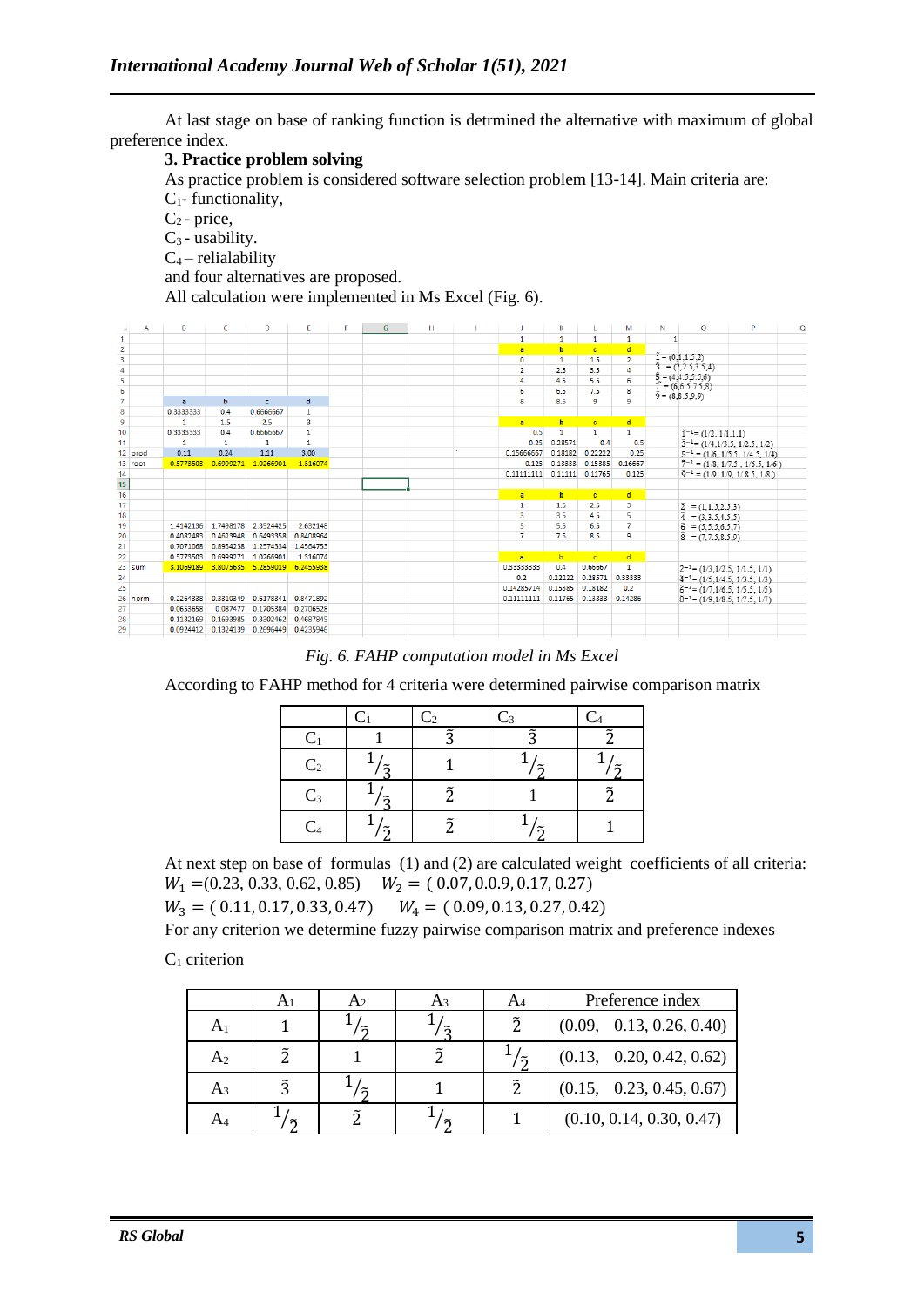## $C_2$  criterion

|                | A <sub>1</sub> | A <sub>2</sub> | $A_3$       | $A_4$                 | Preference index         |
|----------------|----------------|----------------|-------------|-----------------------|--------------------------|
| $\rm A_1$      |                | $\tilde{2}$    | $\tilde{3}$ | $\tilde{\mathcal{L}}$ | (0.10, 0.14, 0.24, 0.33) |
| A <sub>2</sub> |                |                | ゔ           | $\tilde{2}$           | (0.18, 0.25, 0.43, 0.58) |
| $A_3$          | ี่ก            | $\tilde{2}$    |             | ñ                     | (0.15, 0.21, 0.39, 0.52) |
| A4             |                | ์กั            |             |                       | (0.10, 0.15, 0.29, 0.44) |

C<sub>3</sub> criterion

|                | $A_1$ | A <sub>2</sub>        | $A_3$       |             | Preference index         |
|----------------|-------|-----------------------|-------------|-------------|--------------------------|
| A <sub>1</sub> |       | $\tilde{2}$           | $\tilde{2}$ | $\tilde{5}$ | (0.11, 0.15, 0.27, 0.38) |
| A <sub>2</sub> |       |                       |             |             | (0.17, 0.26, 0.50, 0.70) |
| $A_3$          | ิ์วั  | $\tilde{\mathcal{D}}$ |             | ' ~ັ        | (0.11, 0.15, 0.29, 0.48) |
|                |       |                       |             |             | (0.12, 0.17, 0.31, 0.45) |

 $C_4$  criterion

|                | A1          | A <sub>2</sub>        | A <sub>3</sub> | A4          | Preference index         |
|----------------|-------------|-----------------------|----------------|-------------|--------------------------|
| A <sub>1</sub> |             |                       | $\tilde{3}$    | $\tilde{2}$ | (0.20, 0.26, 0.42, 0.53) |
| A <sub>2</sub> |             |                       |                |             | (0.16, 0.21, 0.33, 0.42) |
| $A_3$          | $\tilde{2}$ |                       |                | ัร          | (0.05, 0.07, 0.11, 0.14) |
| A4             |             | $\tilde{\mathcal{L}}$ | ã              |             | (0.18, 0.25, 0.42, 0.57) |

We consolidate all alternative preference indexes in one matrix.

|                |                          | $\mathbf{C}$                                                                                                | C٩ |  |
|----------------|--------------------------|-------------------------------------------------------------------------------------------------------------|----|--|
|                | (0.09, 0.13, 0.26, 0.40) | $(0.10, 0.14, 0.24, 0.33)$ $(0.11, 0.15, 0.27, 0.38)$ $(0.20, 0.26, 0.42, 0.53)$                            |    |  |
| A <sub>2</sub> | (0.13, 0.20, 0.42, 0.62) | $(0.18, 0.25, 0.43, 0.58)$ $(0.17, 0.26, 0.50, 0.70)$ $(0.16, 0.21, 0.33, 0.42)$                            |    |  |
| A3             | (0.15, 0.23, 0.45, 0.67) | $(0.15, 0.21, 0.39, 0.52)$ $(0.11, 0.15, 0.29, 0.48)$ $(0.05, 0.07, 0.11, 0.14)$                            |    |  |
| $A_4$          |                          | $(0.10, 0.14, 0.30, 0.47)$ $(0.10, 0.15, 0.29, 0.44)$ $(0.12, 0.17, 0.31, 0.45)$ $(0.18, 0.25, 0.42, 0.57)$ |    |  |

For any criterion on base of formula (3) is calculated global preference indexes of all alternatives:

 $B_1=(0.06, 0.12, 0.41, 0.83)$ B2= (0.07, 0.16, 0.59,1.19) B3= (0.06, 0.13, 0.47, 0.99) B4= (0.06, 0.12, 0.45, 0.97) For any alternative is calculated ranking function:  $R(A_1)= 0.533554102,$ R(A2)= **0.76396875**,  $R(A_3)= 0.634708217,$  $R(A_4) = 0.618137562$ 

Alternative  $A_2$  have maximum value of global preference index **0.763968**, so  $A_2$  alternative is optimal.